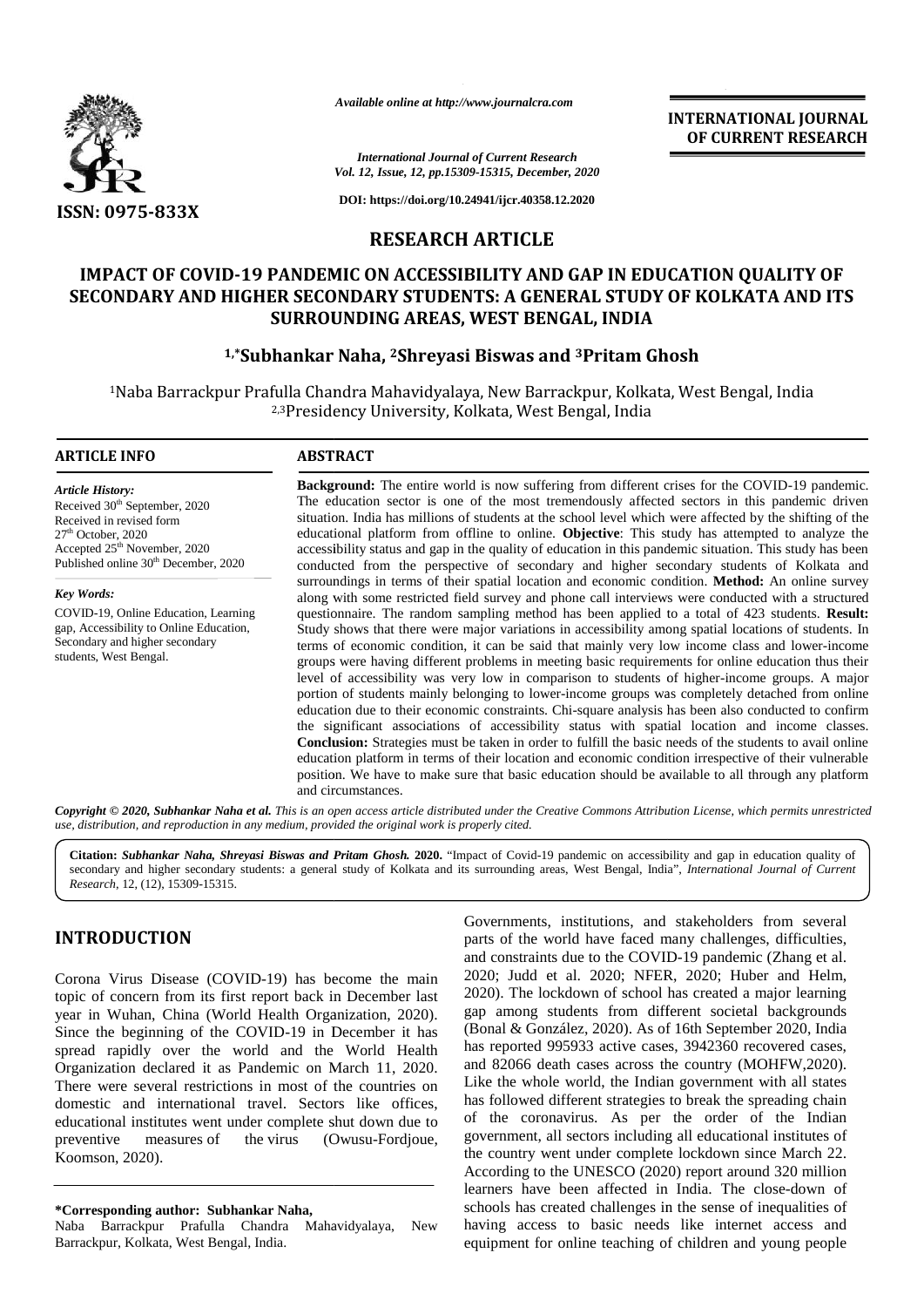(Assunção & Gago,2020). Students mainly from marginalized groups were facing severe problems regarding study in this pandemic (Kapasia et al. 2020). The outbreak of the COVID-19 pandemic has created a new educational platform for the learning of students across all disciplines (Kumar, 2020).In this present study an attempt has been made to highlight the accessibility condition of students for online education considering their spatial location and economic condition of their family. Overall condition of online education and satisfaction level of students also Measured.

# **MATERIALS AND METHODS**

*Subject:* A questionnaire survey has been conducted based on the study of 423 secondary and higher secondary students (Under the guidance of their Guardians) from different schools of different Boards of Kolkata and surrounding parts.

*Data collection:* An online survey along with some field survey and phone call interviews has been conducted from 25th August to 12th September 2020 to collect much information regarding the topic. A structured questionnaire in Google form was sent to the students via WhatsApp messenger mainly and email. Some of the phone call interviews along with field surveys also conducted according to the feasibility of researchers. The observation method was applied during a conversation with the local students. Many students also responded via phone calls who did not own an android mobile phone. Some responses were also collected from some teachers who are acquainted with the researchers. A total number of 423 students provided the needed information through the questionnaire survey (both online and offline).

*Data analysis:* At first, a pilot survey has been done on students and some teachers to attain basic knowledge regarding the requirements of getting a proper online education. According to their responses, we have taken the most important determinant factors of online Education (Table-1) and created scores against each factor according to their weightage in accessing online education. The scores have been put following the self-rating method to measure the level of accessibility (Table-2). Collected data were subjected to statistical analysis using the Statistical Package for the Social Sciences (SPSS) IBM version 23**.** For analysis, descriptive and inferential statistics were used. For the descriptive analysis, mostly tables, frequency, and percentage have been used and for the inferential statistics, Cross tabulation and Chi-square-test techniques were used for analyzing any significance of the association between variables such as accessibility of online education, spatial location, and income class.

# **RESULT AND DISCUSSION**

*Respondent's characteristics:* Table-3 shows the socio demographic characteristics of the respondents. It is observed that among the 423 students' maximum students (74.2%) were above age 16 and studying in higher secondary classes (75.89%). Among the respondents females were 55.32% and men were 44.68%.Most of them were from Arts stream background (40.19%) followed byScience (31.68%) and Commerce (28.38%).

In terms of the area of residence, semi-urban (38.54%) and rural (35.22%) areas have more respondents than the urban area (26.24%). More than half of the respondents study under WBCHSE/WBBSE Board (53.42%). The monthly family income of the respondents has been categorized in a few classes for convenience in the study. The majority of the respondents (30.74%) were from lower-income (INR 5000- 10000) and Very low income class (INR below 5000).

*Accessibility status of the students in online education during COVID-19 pandemic:* Since the initiation of lockdown in India due to COVID-19 pandemic, school, colleges, and other educational institutions have been shut down forcefully to prevent contamination among students which ultimately caused various impacts on student's academic life. Before the initiation of lockdown India's primary, secondary, and the higher secondary educational platform was solely on school-based offline mode. Students used to pursue school education at ease and collected study materials from the teachers which were almost accessible to students of all regardless of economic background and location. However, after lockdown, India's educational platform shifted to a new paradigm which is 'online education'. The main controversy regarding this new direction arose when the level of accessibility to availing basic education was at risk as this rapid shift in the paradigm of education platform took many students by surprise who barely familiar with the digital education system. In the present study, some interesting facts have come out regarding the accessibility of online education from the responses of 423 secondary and higher secondary students belonging to different spatial location and economic background of Kolkata and surrounded parts of West Bengal From the responses, it has observed that there were variations in accessibility level in terms of spatial location and income classes**.** Table-4 depicts that among respondents from rural areas (n=149) nearly half of them (40.3%) have no access to online classes, only 12 (8.1%) and 11 (7.4%) students have very high and high accessibility to online education. Whereas respondents from semi-urban urban areas were having better accessible conditions. In semi-urban areas  $(n=164)$  and urban areas (n=110) 29.9% and 43.6% of students were having high accessibility respectively. Among all the spatial range accessibility is quite higher in urban areas than semi-urban and rural areas. A Chi-square test has been conducted to test the initial null hypothesis and test if there is a relation between the variables such as the area of residence and accessibility. The Chi-square test shows that spatial areas have a significant relation with the accessibility of online education thus it refutes the null hypothesis. According to the person chi-square test the relationship between the area of residence and accessibility level is highly significant (Table 5). Family income has always been a determinant factor for getting basic education throughout India. During the pandemic situation as the education platform has completely changed to online mode thus family income became a more dominant factor in availing proper online education. Table-6 depicts the facts of income classes that had been created to visualize and identify problems of accessibility regarding online education. Study shows that among very low income (n=130) classes (INR below 5000 Rs) 77 (59.23%) were having no accessibility at all, only 14 students were highly accessible. On a contrary note, 38 students (66.67%) from higher-income class and 23 students (32.39%) of upper middle-income groups were highly accessible.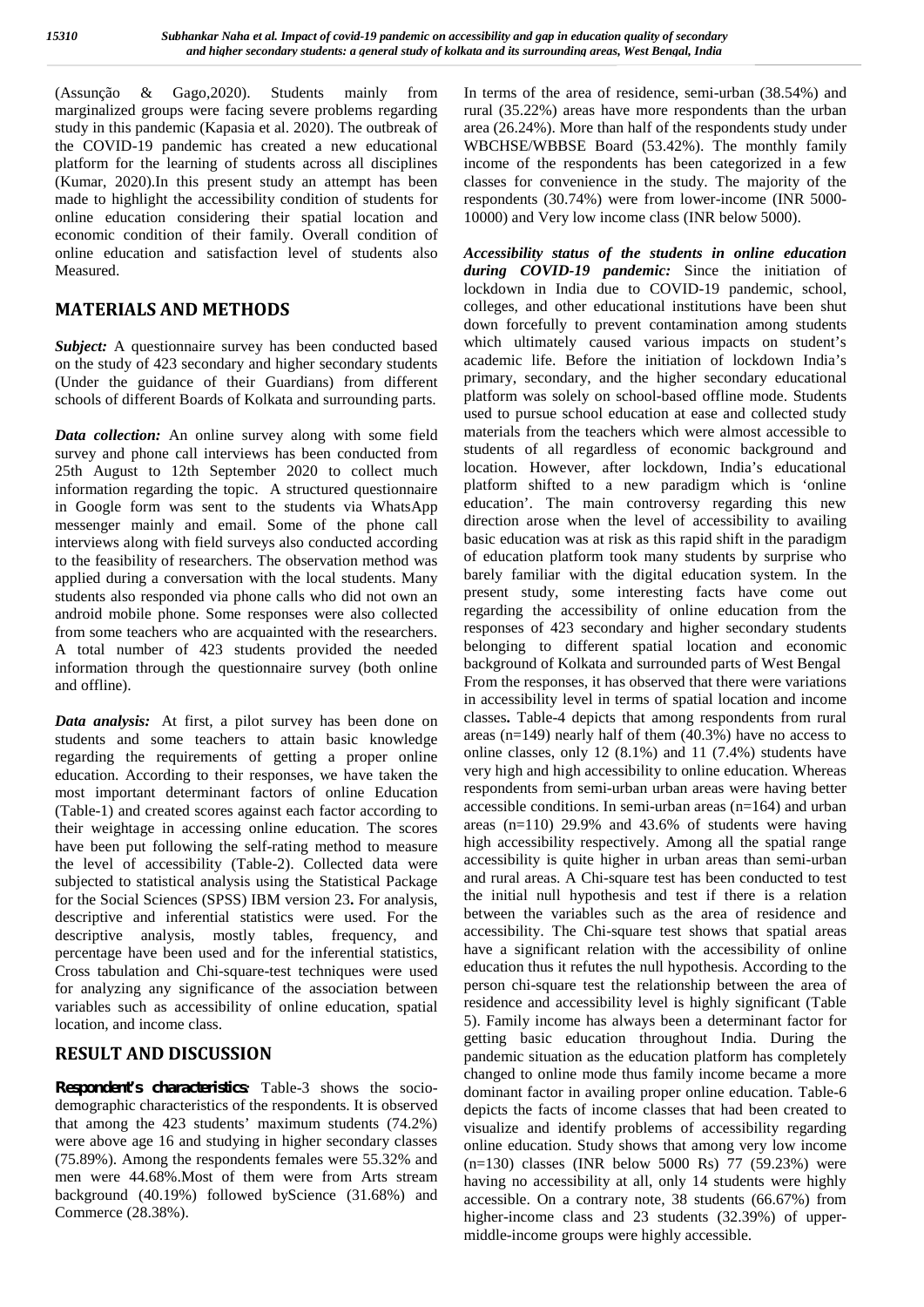| Accessibility determinant factors                        | <b>Self Rating</b> |
|----------------------------------------------------------|--------------------|
| Proper Devices (Android Mobile, Laptop/Desktop, Tablets) |                    |
| Proper internet connection (Mobile internet/Broadband)   |                    |
| Proper technical knowledge                               |                    |
| Private study room                                       |                    |

### **Table 1. Self rating of accessibility measuring factors for online education based on pilot survey**

## **Table 2. Calculation and scaling of accessibility for online education in COVID-19 pandemic**

| Scaling of accessibility for online education based on self rating |                         |  |  |  |  |
|--------------------------------------------------------------------|-------------------------|--|--|--|--|
| <b>Rating Score</b>                                                | Level of accessibility  |  |  |  |  |
| $4+3+2+1$                                                          | Very high accessibility |  |  |  |  |
| $4 + 3 + 2$                                                        | High accessibility      |  |  |  |  |
| $4 + 3$                                                            | Moderate accessibility  |  |  |  |  |
| 4                                                                  | Low accessibility       |  |  |  |  |
|                                                                    | No accessibility        |  |  |  |  |

## **Table 3. Socio-demographic Characteristics of the Respondents (n=423)**

| Characteristics                    | Frequency (n) | Percentage (%) |
|------------------------------------|---------------|----------------|
| Age                                |               |                |
| below 16                           | 109           | 25.77          |
| above 16                           | 314           | 74.23          |
| Gender                             |               |                |
| Female                             | 234           | 55.32          |
| Male                               | 189           | 44.68          |
| Class                              |               |                |
| Secondary                          | 102           | 24.11          |
| <b>Higher Secondary</b>            | 321           | 75.89          |
| Stream                             |               |                |
| Arts                               | 170           | 40.19          |
| Science                            | 134           | 31.68          |
| Commerce                           | 119           | 28.13          |
| Area of residence                  |               |                |
| Urban                              | 110           | 26.01          |
| Semi urban                         | 164           | 38.77          |
| Rural                              | 149           | 35.22          |
| Board                              |               |                |
| WBBHSE/WBBSE                       | 226           | 53.42          |
| <b>CBSE</b>                        | 121           | 28.61          |
| ISC/ICSC                           | 76            | 17.97          |
| Income Class (INR)                 |               |                |
| Above 30000 (High Income Class)    | 57            | 13.48          |
| 20000-30000 (upper middle class)   | 71            | 16.78          |
| 10000-20000 (lower middle class)   | 69            | 16.31          |
| 5000-10000 (lower income class)    | 96            | 30.74          |
| Below 5000 (Very low income class) | 130           | 22.69          |

## **Table 4. Area wise level of accessibility based on self-rating scale**

| Area of Residence         |    | Very High accessibility | High accessibility | Moderate accessibility | Low accessibility |    | No accessibility |
|---------------------------|----|-------------------------|--------------------|------------------------|-------------------|----|------------------|
|                           |    | $\%$                    | $\%$               |                        | $\%$              |    | %                |
| Rural Area $(n=149)$      |    | 8.1%                    | 7.4%               | 36 24.2%               | 30 20.11%         | 60 | 40.3%            |
| Semi-urban Area $(n=164)$ | 16 | 9.8%                    | 49 29.9%           | 43 26.2%               | 38 23.2%          | 18 | 1.0%             |
| Urban Area $(n=110)$      | 39 | 35.5%                   | 48 43.6%           | 17 15.5%               | 3.6%              |    | .8%              |
| $Total(n) = 423$          |    |                         |                    |                        |                   |    |                  |

#### **Table 5. Chi-Square Test for Accessibility and Area**

|                    | Value   | df | Asymptotic Significance (2-sided) |
|--------------------|---------|----|-----------------------------------|
| Pearson Chi-Square | 148.852 |    | .000                              |
| Likelihood Ratio   | 157.428 |    | 000                               |
| N of Valid Cases   | 423     |    |                                   |

#### **Table 6. Income wise level of accessibility based on self-rating scale**

| Economic condition        |    | Very high accessibility | High accessibility |               | Moderate accessibility |        | Low accessibility |           | No accessibility |         | Total (n) |
|---------------------------|----|-------------------------|--------------------|---------------|------------------------|--------|-------------------|-----------|------------------|---------|-----------|
|                           |    | $\%$                    |                    | $\frac{0}{0}$ |                        | $\%$   |                   | $\%$      |                  | $\%$    |           |
| High income class         | 38 | 66.67%                  | 15                 | 26.32%        |                        | 7.02%  |                   | $- - -$   |                  | $- - -$ | 57        |
| Upper middle income class | 23 | 32.39%                  | 30                 | 42.25%        |                        | 23.94% |                   | 1.41%     |                  | $---$   |           |
| Lower middle income class |    | .45%                    | 30                 | 43.48%        | 30                     | 43.48% |                   | 11.49%    |                  | $---$   | 69        |
| Lower income class        |    | 3.13%                   |                    | 21.88%        | 36                     | 37.5%  |                   | 33 34.38% |                  | 3.13%   | 96        |
| Very low income class     |    | .54%                    |                    | 9.23%         |                        | 6.92%  |                   | 30 23.08% |                  | 59.23%  | 130       |
|                           |    |                         |                    |               |                        |        |                   |           |                  |         | $N = 423$ |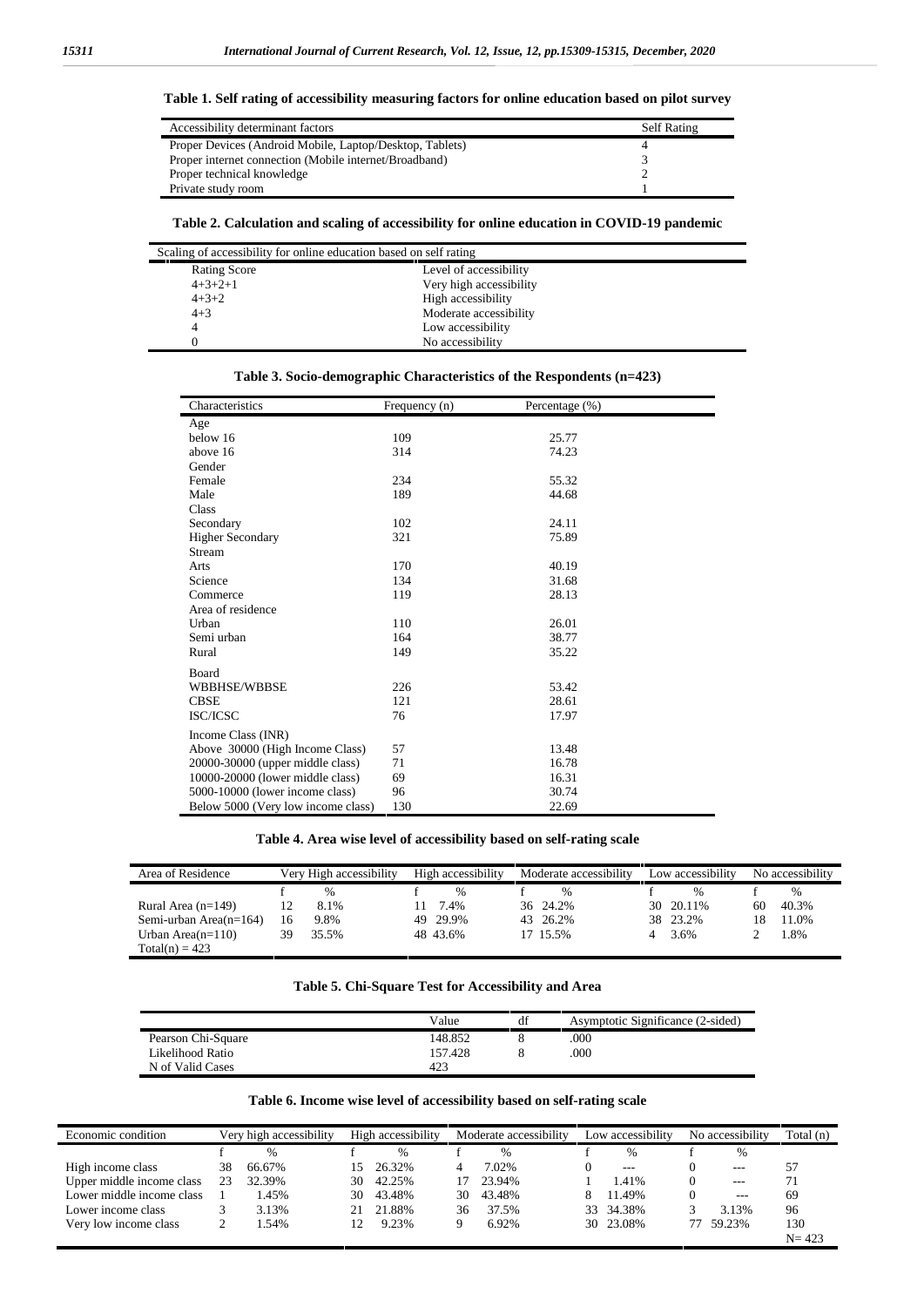#### **Table 7. Chi-Square TestsChi-Square Test for Accessibility and Income**

|                    | Value   |     | Asymptotic Significance (2-sided) |
|--------------------|---------|-----|-----------------------------------|
| Pearson Chi-Square | 416.754 | ı h | .000                              |
| Likelihood Ratio   | 415.211 | Iб  | 000                               |
| N of Valid Cases   | 423     |     |                                   |

## **Table 8. Status of education during lock down period**

| Variables                                                                                        | Frequency(n) | Percentage (%) |
|--------------------------------------------------------------------------------------------------|--------------|----------------|
| Ability to join online classes $(n=423)$                                                         |              |                |
| Yes                                                                                              | 343          | 81.09          |
| No                                                                                               | 80           | 18.91          |
| Status of study due to inability to join online classes during COVID-19 driven lockdown $(n=80)$ |              |                |
| Studying by own using exiting books                                                              | 54           | 67.5           |
| Study has been almost stopped                                                                    | 26           | 32.5           |
| Attendance private tuition during lockdown( $n=423$ )                                            |              |                |
| Yes                                                                                              | 104          | 24.59          |
| N <sub>0</sub>                                                                                   | 319          | 75.41          |
| Ability to attend online classes regularly $(n=343)$                                             |              |                |
| Yes                                                                                              | 157          | 45.77          |
| N <sub>o</sub>                                                                                   | 186          | 54.23          |
| Rate of attendance in online classes $(n=343)$                                                   |              |                |
| above 75%                                                                                        | 42           | 12.24          |
| 51-74%                                                                                           | 62           | 18.08          |
| 26-50%                                                                                           | 133          | 38.78          |
| below 25%                                                                                        | 106          | 30.9           |

## **Table 9. Information regarding available platforms for Online education during Lockdown**

| variables                               | Frequency(n) | Percentage (%) |
|-----------------------------------------|--------------|----------------|
| Devices Used for Online Teaching(n=343) |              |                |
| Android smart phones                    | 268          | 78.13          |
| Desktop computers                       | 43           | 12.54          |
| Laptops                                 | 21           | 6.12           |
| <b>Tablets</b>                          | 11           | 3.1            |
| <b>New Devices Purchased (n=423)</b>    |              |                |
| Android smart phones                    | 168          | 39.72          |
| Desktop computers                       | 11           | 2.60           |
| Laptops                                 | 18           | 4.26           |
| <b>Tablets</b>                          | 8            | 1.89           |
| None                                    | 218          | 51.54          |
| Platforms Used for E-learning(n=343)    |              |                |
| Whats App                               | 189          | 55.10          |
| <b>ZOOM Cloud Meetings</b>              | 35           | 10.21          |
| Google Meet                             | 44           | 12.83          |
| Google Classroom                        | 26           | 7.58           |
| Google Duo                              | 39           | 11.37          |
| Others                                  | 10           | 2.92           |

| Table 10. Overall scenario of online Education during pandemic $(n=343)$ : |  |
|----------------------------------------------------------------------------|--|
|----------------------------------------------------------------------------|--|

| opinions                                                       | Frequency(n) | Percentage (%) |
|----------------------------------------------------------------|--------------|----------------|
| <b>Problems facing by students during Online Classes</b>       |              |                |
| Network problem                                                | 252          | 73.47          |
| Sharing of devices                                             | 215          | 62.68          |
| Lack of concentration                                          | 194          | 56.56          |
| Time management                                                | 149          | 43.44          |
| <b>Stress</b>                                                  | 152          | 44.31          |
| Nothing                                                        | 36           | 10.5           |
| <b>Whether students are having Proper Study Materials</b>      |              |                |
| Yes                                                            | 105          | 30.61          |
| N <sub>0</sub>                                                 | 238          | 69.39          |
| Syllabus covered through online classes                        |              |                |
| <25%                                                           | 131          | 38.19          |
| 25%-50%                                                        | 102          | 29.73          |
| 50%-75%                                                        | 86           | 24.19          |
| >75%                                                           | 24           | 6.997          |
| Whether E-learning Is Good Enough to give you proper education |              |                |
| Yes                                                            | 46           | 13.41          |
| N <sub>0</sub>                                                 | 297          | 86.59          |
| Whether students are Comfortable with Online Mode of Teaching  |              |                |
| Yes                                                            | 58           | 16.91          |
| N <sub>0</sub>                                                 | 285          | 83.09          |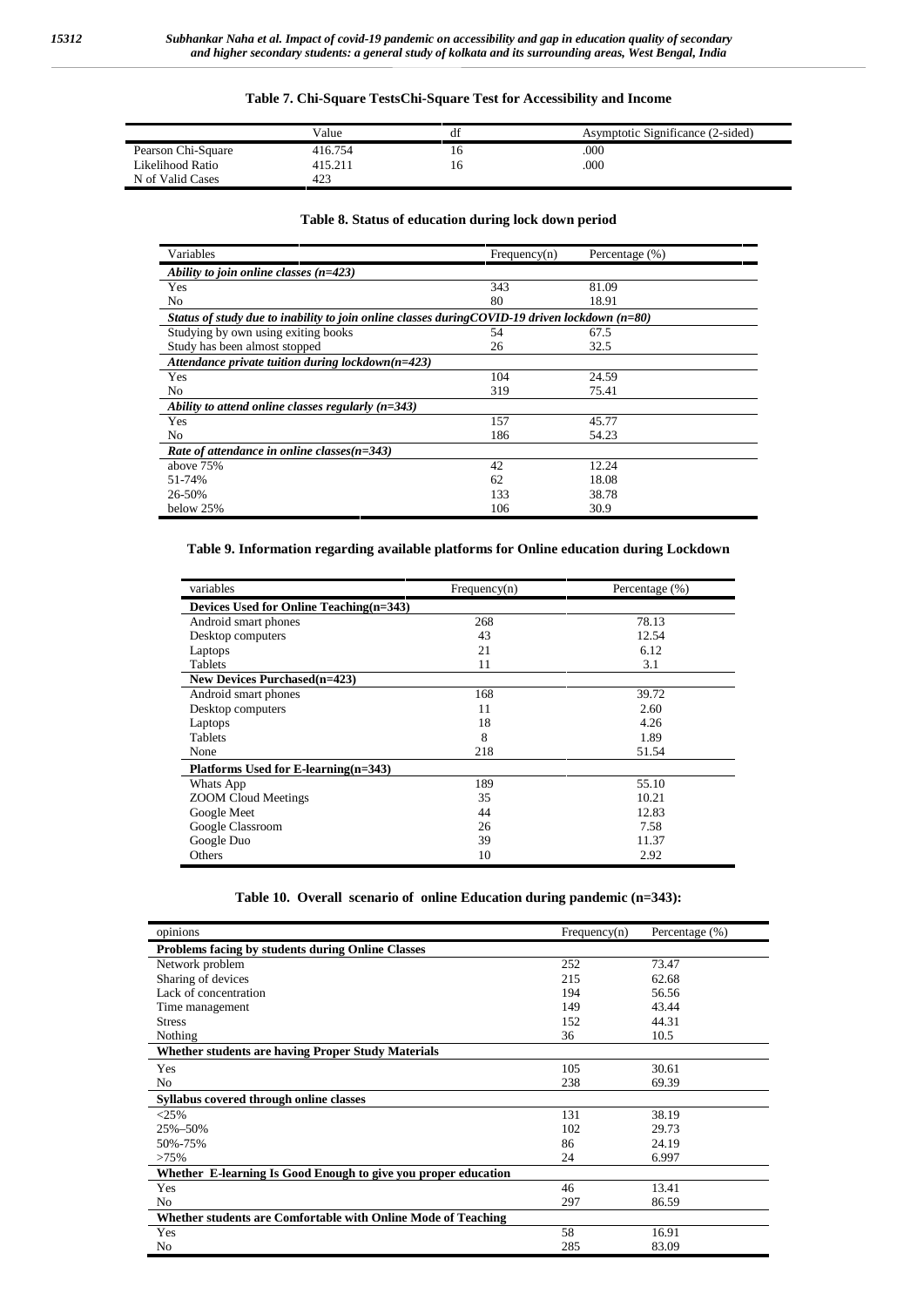

**Fig 1. Stream wise satisfaction level (%) of students regarding online education**

A Chi-Square test has been conducted to find whether there is any significant association between Family income and Accessibility level. Table-7 depicts that the value of significance shows a major association between these two variables which refutes the null hypothesis which depicts no association between these variables.

*Changing status of Education during Lockdown:* Besides the students who were unable to meet the requirements to attend online classes many students tried to cope with the new situation. Among the surveyed students (n=423) mainly 343 (81.08%) students were able to join online classes and 80 (18.91%) were completely detached from this new platform of education during this COVID-19 pandemic. Students who were not able to join online classes (n=80) 54 (67.5%) among them studied by themselves with their existing books and the other 26 (32.5%) students had to quit their education in this scenario. Students Who were attending online classes(n=343) during the lockdown period only 12.24% of students have maintained strict daily attendance in online classes and have more than 75% of attendance in online classes. Most of them have shown irregularity in attending online classes as it is observed that about 38.78%respondents have less than 50% attendance in online classes and 30.90% of students have less than 25% attendance**.** Among all students only (24.59%) attended private tuitions and (75.41%) didn't attend private tuition (Table-8). This scenario narrates how this online teaching is less effective for students and it can be said that students are not accepting this rapid change in the education system because they are not used to with this system of study.

Most of the students (78.13%) were using Android Mobile for online classes out of 343 respondents while 12.54% of students were using computer desktop and few of them are using Laptops and Tabs for online classes. Nearly half of the respondents (39.72%) have purchased Android mobile for online study purposes and only a few students (2.60%, 4.26%) have purchased Desktop and laptop respectively to meet the requirements for online education. From the study we have found that students were using various platforms to attend the online classes, like Zoom App, What's App, Google meet, and various Google Apps. The study shows us most of the students (55.10%) using WhatsApp for online studies, followed by Google meet (12.83%) and Google Duo (11.37%) to attend online classes (Table -9).

*Findings related to the learning gap in Online Education and associated problems:* The quality of online education during the pandemic has consistently been a point of concern. Our study found that the students who were able to join online classes have been facing several problems regarding the online mode of education. The present study depicts that nearly two-thirds of the total respondents 297 students (86.59%) claimed not to have proper online education facilities, while only 13.41% of students found the learning facilities (they have access to) proper. We have also tried to throw light on the specific problems the students have been facing regarding e-learning. The most common problem students have been facing regarding online classes was poor internet connectivity. 252 (73.47%) out of 343 respondents claimed to face major network issues. 215 (62.68%) respondents found their sharing of the device is also an issue, 195 (56.56%) students suffered concentration issues, while a section of the respondents (44.31%) suffered from stress during online classes. Access to proper study materials during the lockdown period was also a troubling factor. It has been found that 238 (69.39%) out of 343 students did not have proper study materials from online classes. In our survey, 238 (83.09%) students were not comfortable with the online mode of teaching (Table-10). Although almost all of the educational institutions have already shifted to the online mode of teaching, serious problems are making it difficult to make this shift toward success.

*Findings related to the Satisfaction level of students regarding online education:* Even after taking initiative in getting accustomed to the new educational platform, there are concerns of major dissatisfactions among students. From the responses of secondary and higher secondary students its rather clear that the majority of the students from different streams (Arts, Science, Commerce) and different boards (WBBSE/WBCHSE, CBSE, ICSC/ISC) were not at all satisfied with the paradigm shift in education platform. The majority of the students argued that they were not getting proper knowledge in the different subject courses from online classes. In this study, nearly 84% of students from the science stream, 74% from the commerce stream, and 56% from the arts stream have disagreed with the statement that they. Were satisfied with the overall learning system in this pandemic. Most dissatisfaction regarding online education is recorded in the case of Science students due to their inability to attend any practical classes.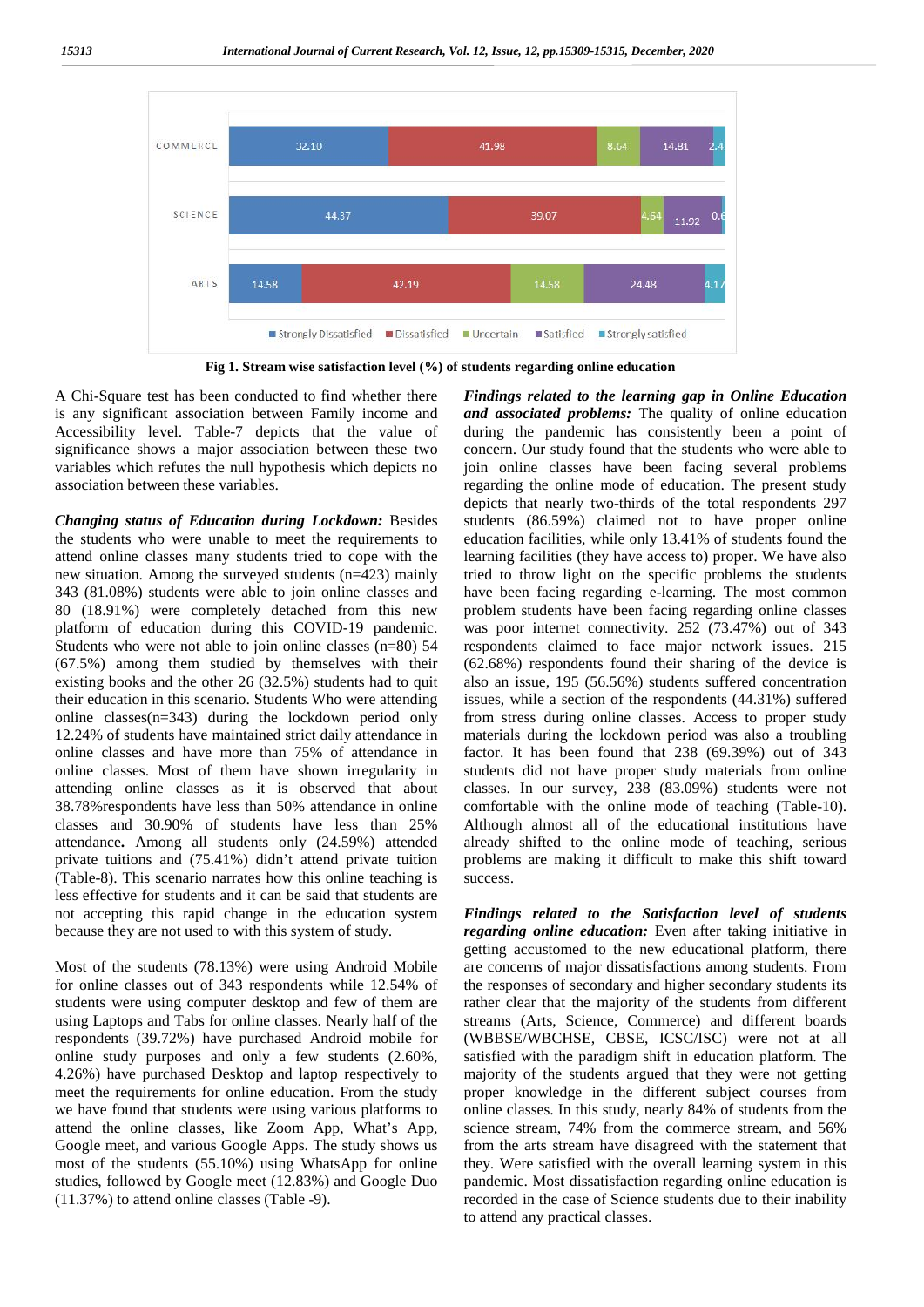The chart clearly denotes that very few students were satisfied with this system. Many students from the science and commerce stream argued that online classes were not that much effective as it happened to be in the schools.

#### **Overall discussion**

In the present study, it has found that among all students especially from rural areas many of them were unable to meet the basic requirement of owning an android phone and unable to afford that also due to the existing financial crisis due to this pandemic situation. Many students reported that online education was not a wise option for them as many of them were helping their parents in different ways to earn money to ease the difficulty of affording daily essentials in this tough time. Students who attended online classes argued that they have to share their devices with other family members for their work. On several occasions they tend to miss online classes. Some of them does own android phone but recharging internet packages on daily basis is not feasible for them. From the phone call interviews, it can be observed that most of the families in the rural areas are most concerned about feeding their families in this pandemic situation which automatically taken education in the back seat. Some of the students from lower-income groups reported that during school time they have attended classes regularly learning and evaluation process was smooth and valuable and now as they are not able to join online classes so learning process has stopped. The present study shows that poor and lower-income classes had very limited access to online mode as they were unable to cope up with the sudden change due to their lack of financial support needed for digitalization in education mode. Mostly higher and upper-middle-class were mostly able to get higher access to online education that already has access to the predetermining recruitments needed for online education and were able to bear the expenses to cope with the situation but still, they were also facing many problems. Students from different streams also argued about their inability to understand every topic in an online platform which makes them unsatisfied and worried about upcoming courses. School closed, private tuition becomes unreachable due to contamination, the academic year has changed, the syllabus has reduced, the proper evaluation process has stopped so students have to rely on online-based education which is not accessible to all so ultimately students were having wide knowledge gap.

**Present and Future Prospects of online education from students perception:** For many students education in the online platform was not affordable and accessible to them as well in the present context thus they had to quit learning or rely on their own existing books. Students were not able to join private tuition also form fear of contamination, not having proper study materials so their option for learning has reduced automatically. Online education is not at all favourable to them as they are facing problems and lack of technical ability for some of them creating restrictions to them for learning; even in terms of attendance they are not able to join online classes regularly so it's breaking the learning process. Changing the syllabus, evaluation pattern, reduced course duration has an immediate impact on their future preparations for upcoming exams. Students from Science-based subjects with practical having a major impact on learning and acquiring knowledge.

For some students, this change in education platform and friendliness with technology will help us find new jobs in the coming future. Students also argued that this change will be helpful in giving education in coming pandemics or any kind of emergency crisis in the future.

**Limitations:** This whole survey is limited to students who were reachable to researchers considering the COVID-19 pandemic restrictions in terms of online mode and offline mode also. Thus, more students could be considered from different areas of any district, states of India. In this study, only students from secondary and higher secondary classes have been chosen. So different other classes can be chosen for future study.

## **Conclusion**

COVID-19 pandemic has created havoc in the education sector like other sectors in India. The shifting of the learning platform from complete school-based offline to online platforms has created many problems across every discipline for millions of students in India. Accessibility of online education through spatial, economic dimension has emerged as the main question. The present study assessed the accessibility status of online education and the quality of online education in this pandemic considering mainly secondary and higher secondary students who are ready to start their higher education in the coming years. This study found that mainly in rural, semi-urban areas and among lower-income groups students are completely unable to access to the new system of education, many of them have already dropped out of school due to the economic crisis of their family. This education platform is new and in need of severe improvement thus this system fails to help in practical-based works thus creates problems regarding understanding the science-based subjects.

Many students are worried about their academic future as they think this pandemic has created a major learning gap for them. As per the overall condition, it can be said that uniformity of choices should be maintained across every section of the society when it comes to education. Concerned authorities should check whether the most vulnerable section of our society is getting available conditions for online education and should take the necessary steps. As online education has become a major part of this pandemic situation everyone related educational institutes whether students or teachers should learn about the online mode of education of better learning in the future. From the future prospect, it can be said that this new paradigm of education will become an important part of education planning considering the accessibility and quality of it.

**Funding:** This research received no specific grant from any funding agency, commercial entity, or not-for-profit organization.

**Credit authorship contribution statement Subhankar Naha**: Conceptualization, Data curation, Formal analysis, Investigation, Methodology, Supervision, Writing - original draft, Writing - review & editing.

**Shreyasi Biswas**: Conceptualization, Formal analysis, Investigation, Methodology, Software, Supervision, Writing - review & editing.